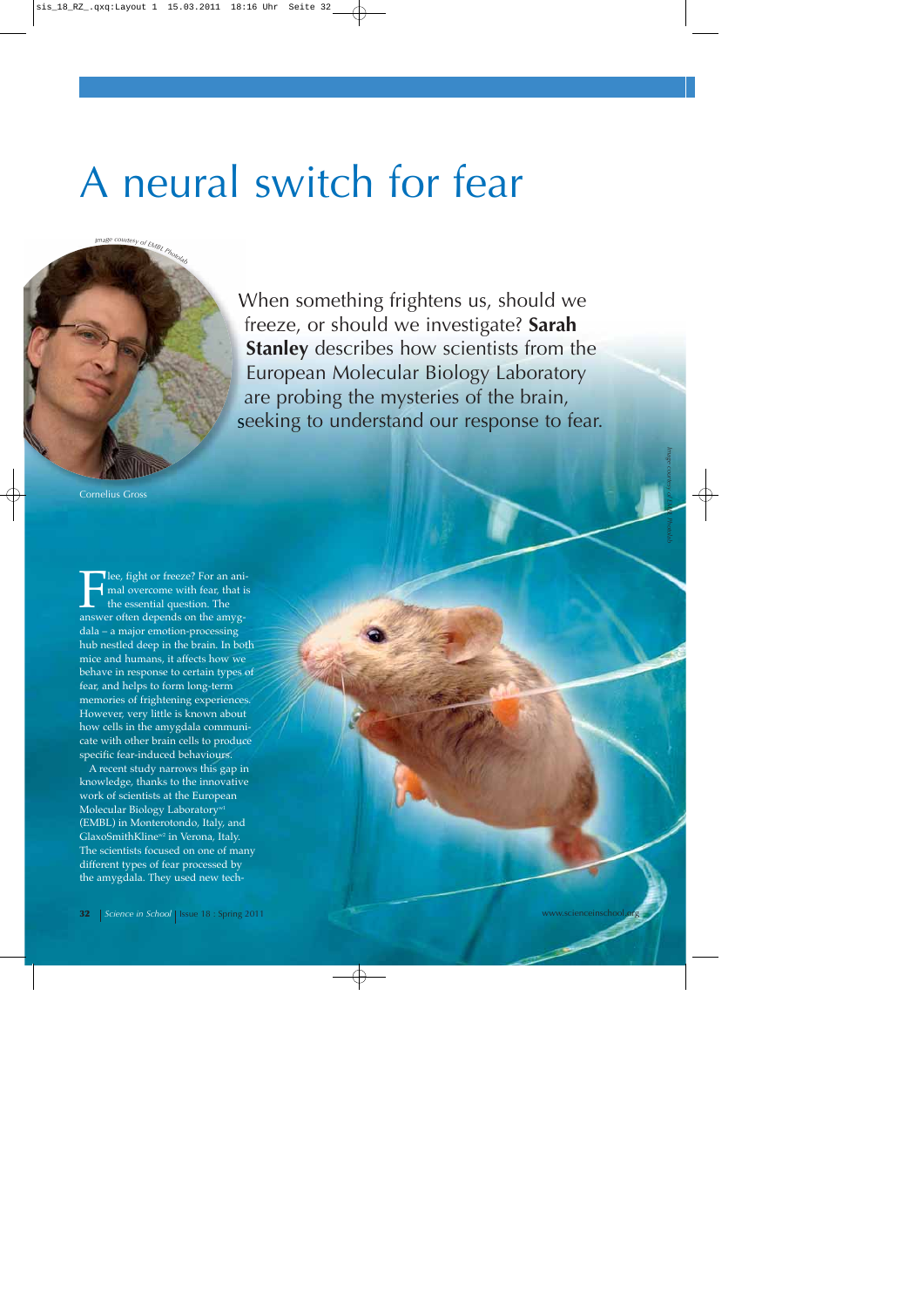### **Cutting-edge-science**

niques to understand the interactions between the areas of the brain involved in reactions to that specific type of fear. In the course of their work, they identified a switch that toggles between two different fear responses: freezing and, surprisingly, an alternative to the flee, fight or freeze options, known as active risk assessment. This active response involves behaviours like rearing, digging and exploring.

Mice conditioned to associate a tone with an uncomfortable shock usually freeze in fear upon hearing the sound, even if it is not accompanied by discomfort. Neurons called type 1 cells, which are found in the amygdala, are known to control the freezing response. When type 1 cells are prevented from sending signals to other cells, mice no longer freeze in fear. But, it seems, type 1 neurons are more than just an on / off switch.

In a pioneering approach that uses both pharmacology and genetics, EMBL scientists engineered mice so that their type 1 cells could be turned off without disrupting other cells. The mice were made to produce certain drug-sensitive proteins (receptors) exclusively in their type 1 cells. When the mice were injected with the drug, it bound to those receptors, setting off chemical reactions that disrupted the cells' electrical charge. Thus, these neurons could no longer send electrical signals to surrounding brain regions.

Before treatment with the drug, the mice had been conditioned to fear a certain tone. After their type 1 cells were blocked, they were subjected to the tone, and their behaviours were observed and analysed.

"When we inhibited these neurons, I was not surprised to see that the mice stopped freezing, because [freezing] is what the amygdala was thought to [control]. But we were very surprised when they did a lot of other things instead, like rearing and other risk-assessment behaviours,"

**REVIEW**

REVIEW

says Cornelius Gross, who led the research at EMBL. "It seemed that we were not blocking the fear, but just changing their responses from a passive to an active coping strategy. That is not at all what this part of the amygdala was thought to do."

To better understand the connections between brain cells – the neural circuitry – involved in the switch from passive to active fear behaviours, the scientists looked at activity in different brain regions using a type of brain scan called functional mag*Image courtesy of EMBL Photolab*



netic resonance imaging (fMRI). In small animals like mice, fMRI measures local blood volume as an indica-

**Biology Genetics Pharmacology Physiology Behaviour Ages 16+**

> In this article, several experiments are carried out with mice (in which both the behaviour and the activity of the brain were analysed) to understand the details of their response to fear. Such research is very important to ultimatly improve our knowledge about how the human brain works.

> This article can be extremely useful for giving students some insight into how research is done in scientific laboratories. Teachers can get their students to read the article and then think about how respond to fear, perhaps even designing and performing an experiment. Furthermore, students can think about the evolutionary benefits of these reactions for our ancestors, and how useful they are in modern life. Moreover, the students can try to find out about animals with different responses to fear and try to relate their behaviour to their environment.

> The use of new research techniques such as pharmacogenetics and functional magnetic resonance imaging (fMRI) is also reported in this article. Students aged 16 and over can try to find more information about how these techniques work and their importance in research.

Finally, this article could also be used as a starting point for discussing research on animals. Students can think about how the results obtained from animals can be applied to humans, and they can also discuss alternatives to animal testing.

*Mireia Guell Serra, Spain*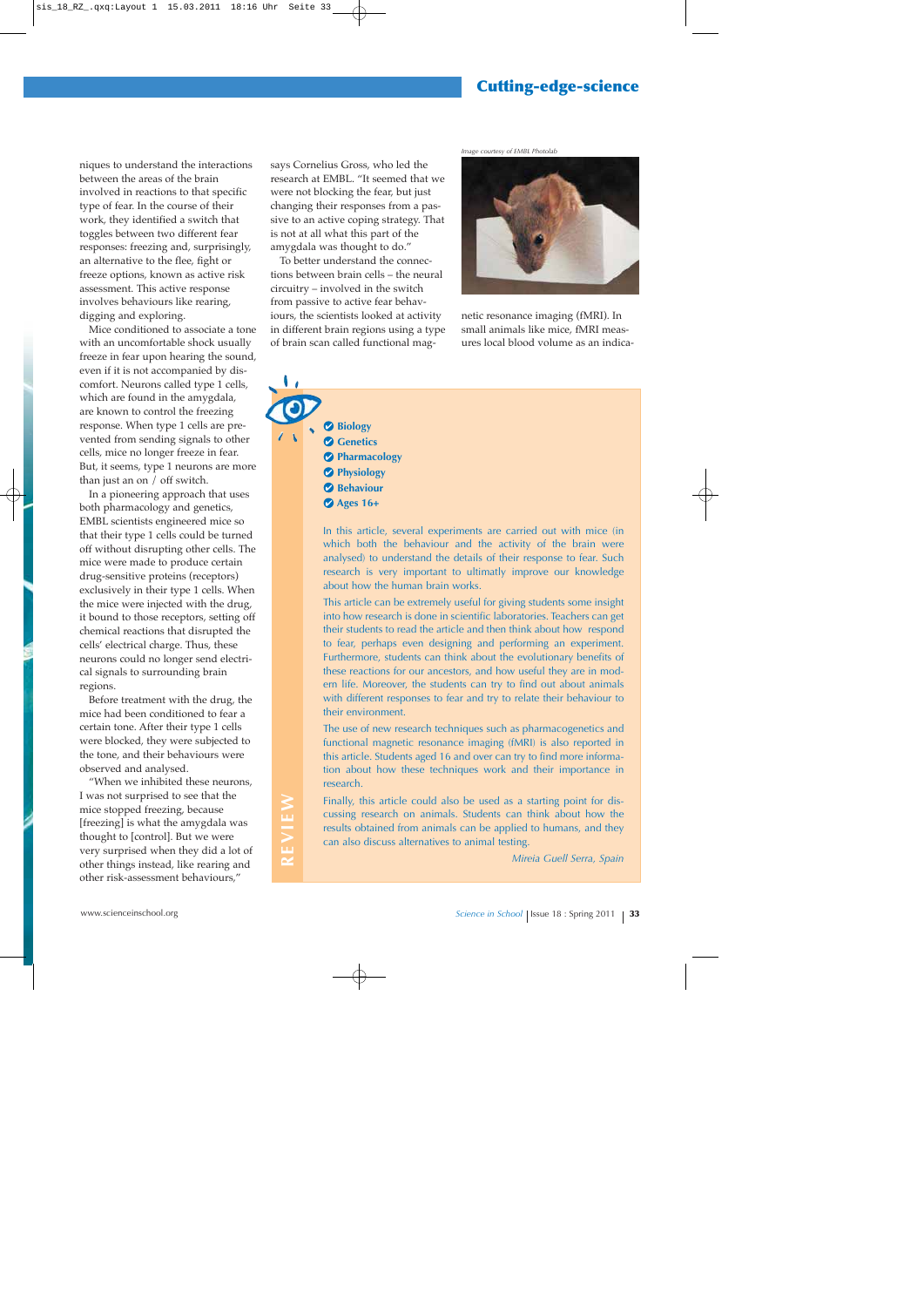*Image courtesy of Nicola Graf, Cornelius Gross and Marlene Rau*



tor of brain activity: the more blood there is in a particular area of the brain, the more active those neurons are. This study marks the first use of fMRI to map neural circuitry in mice, using a new technique developed by GlaxoSmithKline scientist Angelo Bifone and his team.

The brain scan yielded another unexpected result. Scientists previously thought that the amygdala managed fear behaviours by simply relaying information to the brainstem, which links the brain to the spinal cord. But Cornelius, Angelo and their colleagues found that in mice with blocked type 1 cells, the outer layer of the brain – the cortex – was highly active, indicating that it too plays a role in determining how mice react to fear. Activity was also observed in a region of the brain called the cholinergic basal forebrain, which is known to influence cortex activity.

Like all brain scans, fMRI requires the subject to remain very still, so it can only be performed on mice that have been anaesthetised. But the scientists wanted to confirm the association between the cortex and fear behaviours in conscious mice. As they could not observe brain activity while the mice were awake and therefore

capable of displaying fear behaviour, the scientists took a different approach. They used the drug atropine to block cortex activity in mice whose type 1 cells were blocked, and found that the animals no longer showed any risk assessment behaviours.

Thus, the scientists infer, the amygdala normally inhibits the cholinergic basal forebrain, while it signals the brainstem to control the passive fear response: freezing (see image above, A). When type 1 neurons are blocked, however, the amygdala releases its hold on the cholinergic basal forebrain, leading to cortex activity and an active reaction to fear: risk assessment (see image on page 35, B).

"This is a powerful demonstration of the ability of functional MRI to resolve brain circuits involved in complex tasks, like processing of emotions and control of behavioural responses," says Angelo, now at the Italian Institute of Technology<sup>w3</sup> in Pisa.

Taken together, the results of the array of techniques used to explore the freezing fear response in mice indicate that the amygdala plays a more complex role in fear processing than previously thought. Instead of merely passing on information about external threats, the amygdala makes decisions about how to respond.

It is important to note that the type of fear explored in this study – conditioned fear of a painful shock – is very specific. The results cannot necessarily be applied to behavioural responses to other types of fear in mice.

"There are multiple, parallel fear circuits that handle different types of fear information. For example, one part of the [mouse] brain is often used to process fear of a predator, such as a cat, while another part usually responds to aggressive behaviour by another mouse," Cornelius says. "We thought there was a simplistic fear circuit that is either on or off, but that doesn't seem to be true."

Also, scientists are not yet sure whether wild mice ever use risk assessment behaviours in response to threatening stimuli. Blocking of type 1 cells was performed artificially in this study, and there may or may not be situations when the neurons would naturally be inhibited, leading the mouse to engage in investigative behaviours to learn more about a perceived threat.

If the active response *is* found naturally in mice, what kinds of external